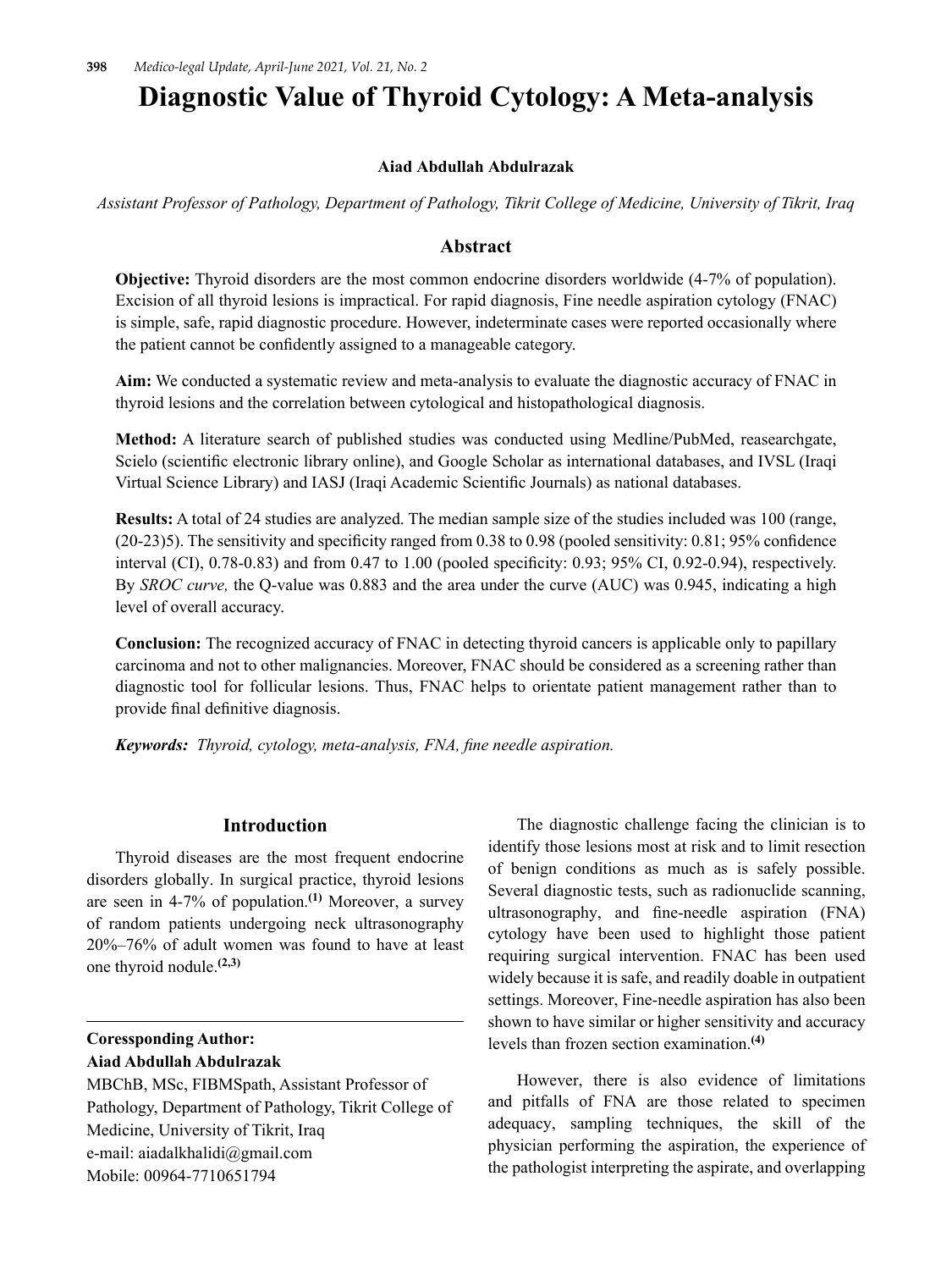About one fifth of thyroid nodules with indeterminate cytology found to be malignant after surgery, therefore histopathological examination remains the standard modality of diagnosis. **(6)**

*Aim:* we conducted a systematic review and metaanalysis to evaluate the diagnostic accuracy of FNA in thyroid lesions and the correlation between cytological and histopathological diagnosis.

# **Materials and Method**

**Search Strategy:** Our study was performed according to the meta-analyses guidelines of diagnostic tests accuracy studies. **(7)**

A literature search of published studies was conducted using Medline/PubMed, Reasearchgate, Scielo (scientific electronic library online), and Google Scholar as international databases, and IVSL (Iraqi Virtual Science Library) and IASJ (Iraqi Academic Scientific Journals) as national databases. The study conducted in May 2020.

The database search for eligible studies were made without any restriction (such as (publication date, language, or other restrictions). The search terms included "thyroid", "cytology", "FNA" and "fine needle aspiration". Thereafter, the titles were checked and duplicates were removed, then the abstracts were screened for potentially relevant studies. Full-text articles were then obtained for all potentially relevant studies. Additional references were obtained by checking the reference lists of included studies.

**Inclusion and exclusion criteria:** Candidate studies included in this meta-analysis must conform the following *inclusion criteria:* (1) studies concerning the diagnostic value of FNAc in thyroid diseases; (2) studies with cytohistopathological correlation. (3) Studies must contain sufficient information regarding true positive, true negative, false positive, false negative or any data from which this information were extractable.

The *exclusion criteria* were as follows: (1) duplicate articles; (2 case reports, editorials, abstracts, commentaries, (3) lack of essential data and (4) studies without cytohistopathological correlation.

**Data Extraction:** The full texts of all potentially

relevant articles were evaluated by the author. Studies were included if they contained extractable data on correlation of cytological diagnosis with histopathological examination of lesions. Data from foreign-language articles (non-English) were extracted from English summary and/or tables. Data extracted from each study included: (1) name of first author; (2) year of publication; (3) number of patients; (4) absolute numbers in TP, FP, FN, and TN, or any data from which this information was derivable.

**Statistical Analysis:** All the analyses were conducted using the following softwares: Statsdirect version 3.2.10, Meta-Disc version 1.4, and Medcalc version 19.3

Statistical heterogeneity was assessed by Cochran's Q statistic (with a significance level of  $p \le 0.1$ ) and I2 statistic with values of 25%, 50%, and 75% indicating low, moderate, and high degrees of heterogeneity, respectively.

We used random effects model to minimize risk of heterogeneity across studies as diagnostic test accuracy studies are expected to be heterogeneous, making a fixed-effect model inappropriate. Publication bias was assessed using a funnel plot and Eggers test. **(7)**

In addition, a summary receiver operating characteristic (SROC) curve was constructed to investigate the impact of thresholds by the Moses-Shapiro-Littenberg method. The AUC was calculated to show the diagnosis authenticity. The closer the AUC was to 1.0, the better the diagnosis authenticity was. **(7)**

# **Results and Discussion**

**Literature Search:** The process of electronic database search yields 886 potential relevant articles (studies dealing with fine needle aspiration cytology (FNA) for diagnosis of thyroid diseases. An additional 34 eligible studies were identified by scanning references lists of these articles (total records identified  $n = 920$ ). Title and abstract screening carried out, duplicates and irrelevant studies (studies without cytohistopathological correlation, editorials, case reports) were excluded  $(n =$ 858). After reviewing the full-text, we further excluded 38 studies for lacking necessary data (extractable data in the form of true positives, false positives, false negatives, and true negatives). Twenty-four articles are included in the present meta-analysis**.(8-31)**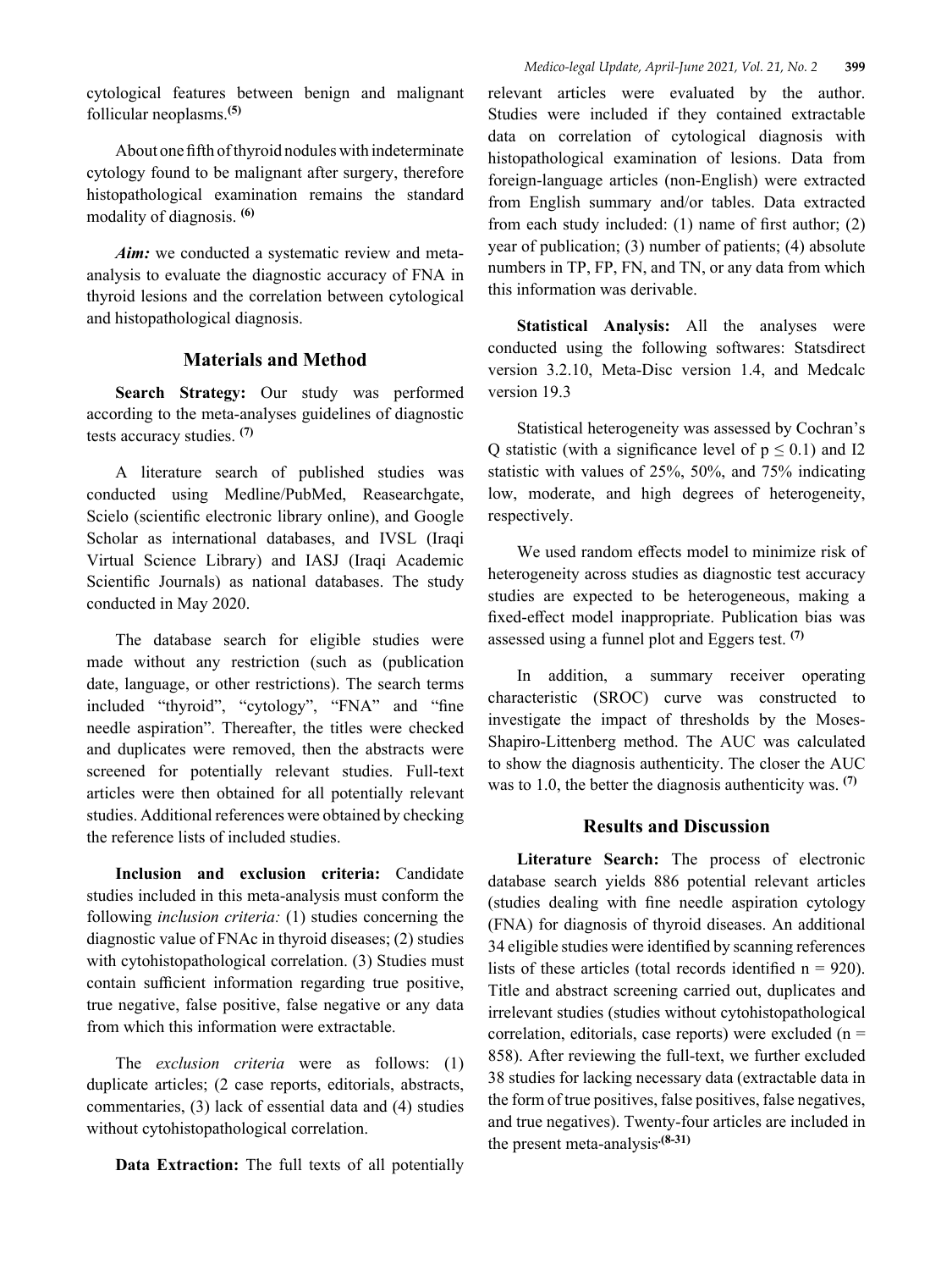#### **400** *Medico-legal Update, April-June 2021, Vol. 21, No. 2*

**Characteristic of the included Studies:** The salient characteristics of included studies are outlined in Table 1.The selected studies were published from 1987 to 2019. A total of 24 studies are analyzed. Twenty one of these studies were published in English, one in Arabic and one in Korean. Included studies were from different countries, including India (n=8); Iraq (n=2), Bangladesh (n=2), and one study from each of, Egypt, Iran, Ireland, Korea, Kuwait, Nepal, Pakistan, Saudi Arabia, Syria, Turkey, UK, USA. All included studies compare cytological diagnoses with histopathological ones. Fine needle aspiration cytology (FNAc) was performed and interpreted before histopathology.

**1- Role of thyroid FNA and aim of our study:**  Histopathology examination is the gold standard for thyroid cancer diagnosis. However, this diagnostic process is time-consuming, invasive, and it may expose patients to complications. The quest for simple, safe, diagnostic tool for the initial screening of patients with thyroid diseases deemed rational.

To our knowledge, our study is the first metaanalysis to pool the data regarding accuracy of FNA for the diagnosis of thyroid diseases and provide possible areas of improvement for future studies. Except for one meta-analysis carried out in India and include pediatric patients only. **(32)**

**2- Diagnostic accuracy of thyroid FNAc:** At the outset of literature retrieval, we found 24 studies reporting thyroid cases subjected to FNAc and published over a very large period (1987–2019) by Asian, European and American authors. The most significant finding was that the FNAc sensitivity in diagnosing thyroid lesions was noticeably high.

The overall sensitivity and specificity ranged from 0.38 to 0.98 (pooled sensitivity: 0.81; 95% confidence interval (CI), 0.78‑0.83) and from 0.47 to 1.00 (pooled specificity: 0.93; 95% CI, 0.92-0.94), respectively. The diagnostic accuracy quantified by AUC was 0.945 (a diagnostic test is considered perfect if the AUC is 100%, excellent if greater than 90%, and good if greater than 80%). All these results demonstrated that FNAc had a considerable potentiality in differentiating thyroid cancers from benign tumors and non-neoplastic lesions. **(33)**

However, the accuracy of a benign thyroid FNA result is difficult to establish because most patients with a benign result do not have surgery. The false-negative rates reported in the literature reflects only those patients who have their aspirated nodules being surgical excision, and thus the figures may be an undervalue of reality figures. Approximately 18% of patients who have an FNA are actually treated surgically. **(34)**

**3- False-negative:** The rate of false-negative results varies from 0 to 22.8% (mean 5%).**(9,26)** In most series, false negatives are due to inadequate specimens or improper preparation of the smear and, to a lesser extent, to the pathologist's inability to identify a malignant lesion or to the coexistence of two pathologies. Excluding these causes, the most common errors are due to the presence of a cystic neoplasm, followed by occult lesions and small tumor size. Adherence to strict criteria of specimen adequacy will greatly reduce the number of false negative diagnosis especially, if the benign nodules are followed by a repeated FNA over a period of time, and if ultrasound guidance is used. Large multinodular goiters may represent an important source of false negatives because in 10% of cases, a micropapillary carcinoma may be present. The probability of identifying this type of carcinoma by FNA without US guidance in this gland is practically zero because the aspiration punctures tend to be directed to palpable nodules.**(35)**

**4- False-positive:** On the other hand, false-positive diagnoses represent about 0 to 27% of the cases. This figure markedly decline if suspicious malignancies are ruled out, or even nullified in highly skilled hands. Almost false positive diagnoses are due to misinterpretation of hyperplastic nodules and Hürthle cell lesions as papillary or follicular carcinoma.**(11-14)**

The most common benign lesions giving false positive result are follicular adenoma (including the follicular adenoma with papillary hyperplasia) and hyalinizing trabecular tumor.**(34)**

**5- Study Heterogeneity:** We found significant heterogeneity among the 24 studies, so we used a random effect model.

**6- Publication Bias:** Publication Bias was ruled out from being the potential cause of the heterogeneity in studies. Funnel plot was performed to assess publication bias among the included studies. No publication bias was detected in this meta-analysis, thus heterogeneity cannot be attributed to publication bias. To further confirm the absence of publication bias we did Eggers test (Egger: bias = 3.427 (95% CI = -5.57 to 12.43) P = 0.4381).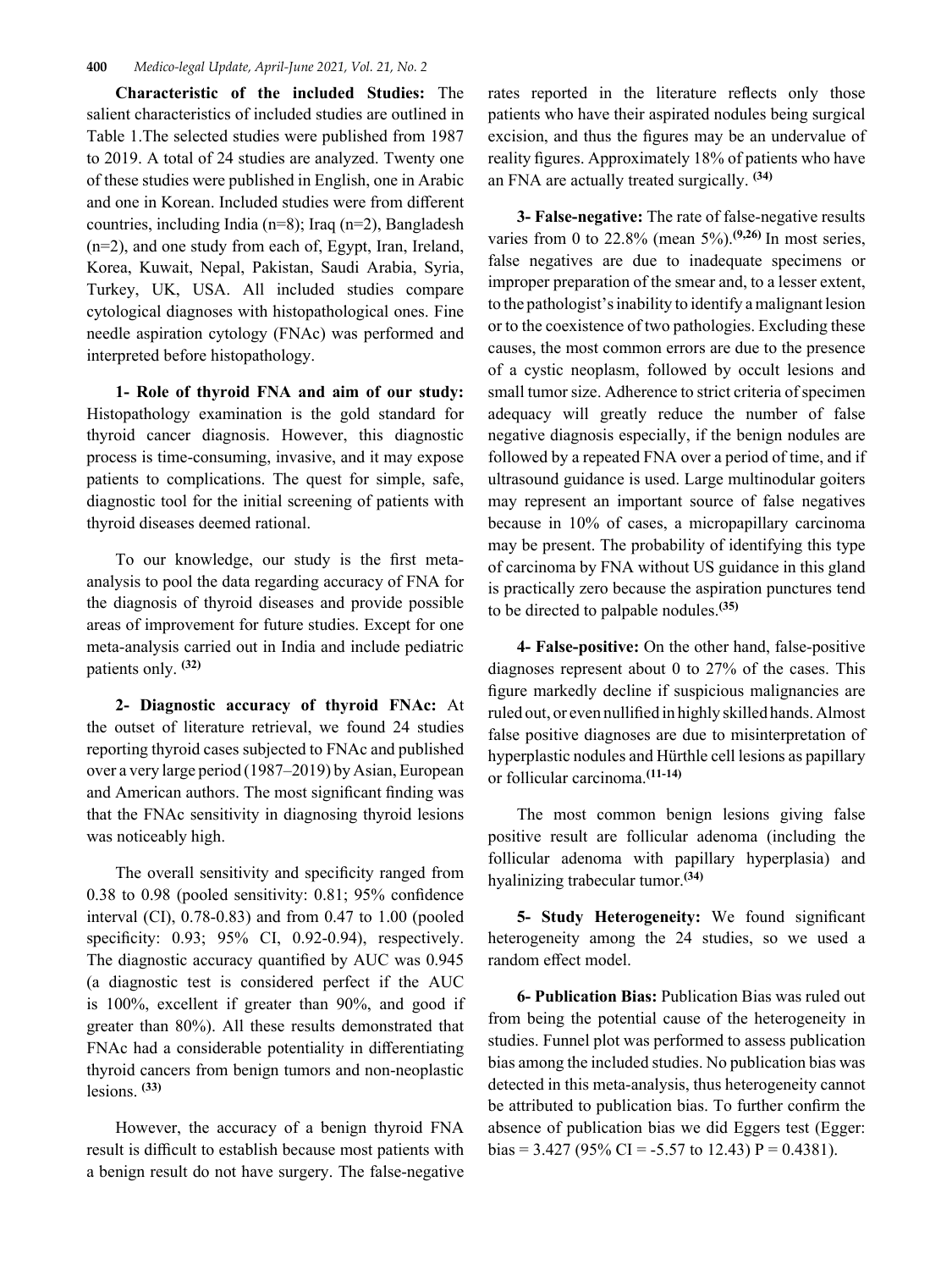**6- Summary receiver operator curve (SROC):**  SROC provides an overall measure of test accuracy. The Q‑value, which is the point of intersection of the SROC curve with a diagonal line passing from the left upper corner to the right lower corner of the ROC space and corresponds to the highest common value of sensitivity and specificity for the given test. This point does not indicate the only or even the best combination of sensitivity and specificity for a particular clinical setting, but represents an overall measure of the discriminatory power of a test.

*SROC curve* demonstrates that the overall area under the curve of 0.945 (standard error: 0.0160). The SROC curve, shows the tradeoff between sensitivity and specificity. Our data showed that the SROC curve is positioned near the desirable upper left corner of the

SROC curve, and that the maximum joint sensitivity and specificity (ie, the Q-value) was 0.883; while the area under the curve (AUC) was 0.945, indicating a high level of overall accuracy.

**7- Conclusion and recommendations:** Because of its low cost, relative safety, and rapid sign-out time, FNAC facilitate prompt and appropriate clinical decisions and therapy. However, the recognized accuracy of FNAC in detecting thyroid cancers must be applied only to papillary carcinoma and not to other types of malignancies. Moreover, FNAC should be considered as a screening rather than diagnostic tool for follicular lesions. Thus, the aim of FNAC is to orientate patient management rather than to provide final definitive diagnosis.

| <b>Study (First Author/</b><br>reference number) | Country    | Year | TP             | <b>FP</b>        | <b>FN</b>               | TN             | Total* (H/P Correlated) |
|--------------------------------------------------|------------|------|----------------|------------------|-------------------------|----------------|-------------------------|
| Agrawal <sup>8</sup>                             | India      | 1995 | 13             | $\overline{2}$   | $\overline{\mathbf{4}}$ | 47             | 100                     |
| Al-hashimi9                                      | Iraq       | 2014 | 54             | 3                | 18                      | $\overline{4}$ | 79                      |
| Al-hureibi <sup>10</sup>                         | Kuwait     | 2003 | 26             | 13               | 42                      | 115            | 196                     |
| $\text{Ali}^{11}$                                | Iraq       | 2016 | 13             | 5                | $\mathbf{1}$            | 81             | 100                     |
| Bagga <sup>12</sup>                              | India      | 2010 | $\overline{2}$ | $\boldsymbol{0}$ | $\mathbf{1}$            | 24             | 32                      |
| Al-rikabi <sup>13</sup>                          | <b>KSA</b> | 1998 | 25             | $\boldsymbol{0}$ | $\tau$                  | 93             | 125                     |
| Godinho-Matos <sup>14</sup>                      | <b>UK</b>  | 1992 | 11             | $\mathbf{0}$     | $\overline{4}$          | 9              | 28                      |
| Hajmanoochehri <sup>15</sup>                     | Iran       | 2015 | 60             | 12               | 3                       | 26             | 101                     |
| Hathila <sup>16</sup>                            | India      | 2015 | $\overline{7}$ | $\overline{2}$   | $\,1$                   | 50             | 60                      |
| Kanyakumari <sup>17</sup>                        | India      | 2018 | 6              | $\mathbf{0}$     | $\mathbf{1}$            | 62             | 69                      |
| Mundesad 18                                      | Ireland    | 2005 | 10             | 9                | 16                      | 85             | 120                     |
| Muratli <sup>19</sup>                            | Turkey     | 2014 | 54             | $17\,$           | $\,8\,$                 | 31             | 126                     |
| $Roy$ <sup>20</sup>                              | india      | 2019 | 81             | 5                | $\overline{4}$          | 22             | 112                     |
| Salman <sup>21</sup>                             | Syria      | 2018 | 5              | $\mathbf{1}$     | $\,1$                   | 38             | 45                      |
| Sengupta <sup>22</sup>                           | India      | 2011 | 18             | $\boldsymbol{0}$ | $\overline{c}$          | 158            | 178                     |
| Sharma <sup>23</sup>                             | India      | 2017 | 21             | $\overline{0}$   | $\overline{4}$          | 15             | 40                      |
| Sikder <sup>24</sup>                             | Bangladesh | 2012 | 22             | $\overline{0}$   | 10                      | 68             | 100                     |
| $Sinna$ <sup>25</sup>                            | Egypt      | 2012 | 130            | $\overline{7}$   | 8                       | 90             | 235                     |
| Asp $^{26}$                                      | <b>USA</b> | 1987 | 18             | 10               | $\boldsymbol{0}$        | 9              | 37                      |
| Bamanikar <sup>27</sup>                          | India      | 2014 | 6              | $\boldsymbol{0}$ | 6                       | 92             | 104                     |
| Bhatta <sup>28</sup>                             | Nepal      | 2012 | 6              | $\mathbf{1}$     | $\mathbf{1}$            | 12             | 20                      |
| Mahar <sup>29</sup>                              | Pakistan   | 2006 | 57             | 6                | $\mathbf{1}$            | 14             | 78                      |
| Shariar <sup>30</sup>                            | Bangladish | 2017 | 5              | $\boldsymbol{0}$ | $\overline{c}$          | 63             | 70                      |
| $\overline{K_0}$ 31                              | Korea      | 2008 | 86             | $\boldsymbol{0}$ | 31                      | 71             | 188                     |

**Table (1) The characteristics of included studies**

\* H/P correlated = Number of cases in which cytohistopathology correlation done.

 $TP = true$  positive,  $FP = false$  positive,  $FN = false$  negative,  $TN = true$  negative.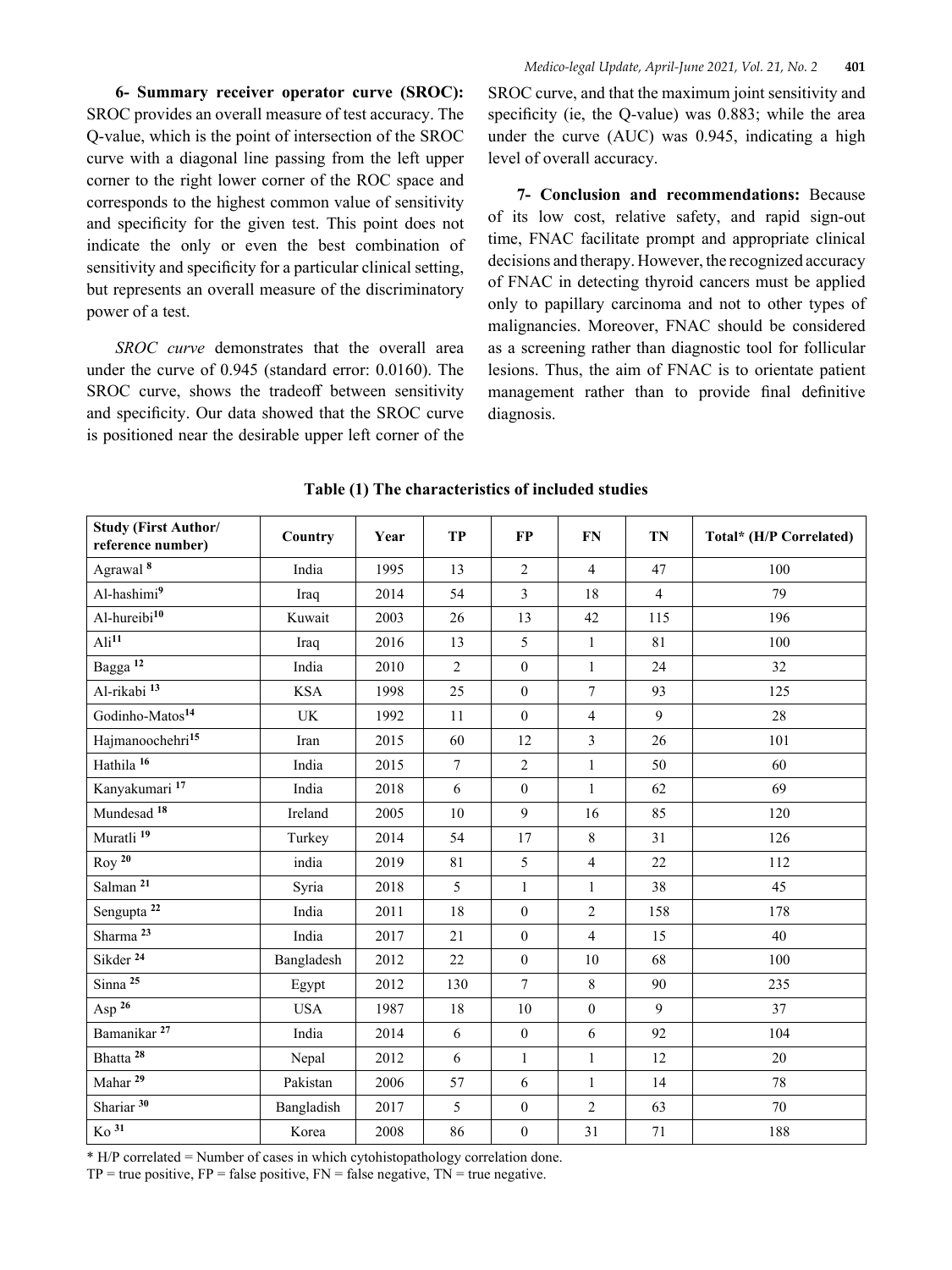**402** *Medico-legal Update, April-June 2021, Vol. 21, No. 2*

**Ethical Clearance:** Taken from the research ethics committee in Tikrit university/College of Medicine

**Source of Funding:** Self

**Conflict of Interest:** Nil

## **References**

- 1. Rice CO. Incidence of nodules in the thyroid. a comparative study of symptomless thyroid glands removed at autopsy and hyperfunctioning goiters operatively removed. Arch Surg. 1932;24(3):505– 15.
- 2. Brander A, Viikinkoski P, Nickels J, Kivisaari L. Thyroid gland: US screening in a random adult population. Radiology. 1991;181(3):683–7.
- 3. Alolayan H, Alyahya Y, Altuaysi A, et al: Accuracy of fine needle aspiration cytology of thyroid compared to final histopathology in total thyroidectomy. IJMDC 2020;4(1):179–184
- 4. Amrikachi M, Ramzy I, Rubenfeld S, et al. Accuracy of fine-needle aspiration of thyroid. Arch Pathol Lab Med 2001;125: 4(84-48)8.
- 5. Gharib H. Fine needle aspiration of thyroid nodules: advantages, limitations, and effects. Mayo Clin Proc. 1994;69:44–49.
- 6. Chandio A, Shaikh Z, Chandio K, et al. Accuracy of FNAC in diagnosis of thyroid gland diseases. Nurs Palliat Care, 2018. Volume 3(1): 1-4
- 7. Lee J, Kim KW, Choi SH, et al. Systematic Review and Meta-Analysis of Studies Evaluating Diagnostic Test Accuracy: A Practical Review for Clinical Researchers-Part II. Statistical Methods of Meta-Analysis. Korean J Radiol. 2015;16(6):11(88- 11)96. doi:10.3348/kjr.2015.16.6.1188
- 8. Agrawal S. Diagnostic accuracy and role of fine needle aspiration cytology in management of thyroid nodules. J Surg Oncol 1995; 58: 1(68-72).
- 9. Al-Hashimi AM, Mohammad MJ. Fine Needle Aspiration Cytology in Thyroid Lesions: a Personal Experience. Diyala Journal of Medicine. 2014; 6(1): 81-85
- 10. Al-Hureibi KA, Al-Hureibi AA, Abdulmughni YA, et al. The diagnostic value of fine needle aspiration cytology in thyroid swellings in a university hospital, Yemen. Saudi Med J 2003;24:4(99-50)3.
- 11. Ali FH. Accuracy of Fine Needle Aspiration Cytology In The Diagnosis Of Different Thyroid

Lesions. Kerbala j pharmaceutical sci. 2016; 7(11): 81-94

- 12. Bagga PK, Mahajan NC. Fine needle aspiration cytology of thyroid swellings: How useful and accurate is it? Indian J Cancer. 2010; 47: 4(37-44)2.
- 13. Al-Rikabi AC, Al-Omran M, Cheema M, et al. Pattern of thyroid lesions and role of fine needle aspiration cytology (FNA) in the management of thyroid enlargement: a retrospective study from a teaching hospital in Riyadh. APMIS 1998;106: 10(69-10)74,
- 14. Godinho-Matos L, Kocjan G, Kurtz A. Contribution of fine needle aspiration cytology to diagnosis and management of thyroid disease. J Clin Pathol 1992;45:3(91-39)5
- 15. Hajmanoochehri F, Rabiee E. FNAC accuracy in diagnosis of thyroid neoplasms considering all diagnostic categories of the Bethesda reporting system: A single-institute experience. J Cytol 2015;32:2(38-43).
- 16. Hathila R, Patel S, Vaghela P, et al. Cytology findings of the thyroid lesions with the histopathology findings correlation. Int J Med Sci Public Health. 2016;5:6(42-64)6
- 17. Kanyakumari M, Pushpalatha K, Cytological evaluation of thyroid lesions and its correlation with histopathology in a teaching hospital. Indian J Pathol Oncol 2018;5(4):6(25-63)0
- 18. Mundasad B, Mcallister I, Carson J, Pyper P. Accuracy of fine needle aspiration cytology in diagnosis of thyroid swellings. Internet J Endocrinol. 2006; 2 (2):20-25
- 19. Muratli A, Erdogan N, Sevim S, et al S. Diagnostic efficacy and importance of fine-needle aspiration cytology of thyroid nodules. J Cytol 2014;31:73-8.
- 20. Roy PK, Bandyopadhyay S, Dubey AB, et al. A Comparative Study on Aspiration Cytology and Histopathology in Diagnosis of Thyroid Nodule and Its Correlation. Indian Journal of Otolaryngology and Head & Neck Surgery. 2019 Oct;71(Suppl 1):9(97-10)01.
- 21. Salman R, Issa R, Ibrahim L. Diagnostic value of FNA in assessment of thyroid nodules Comparing cytology study with histology study. Tishreen University Journal for Research and Scientific Studies - Health Sciences Series. 2018; 40(6);71-88
- 22. Sengupta A, Pal R, Kar S, et al. Fine needle aspiration cytology as the primary diagnostic tool